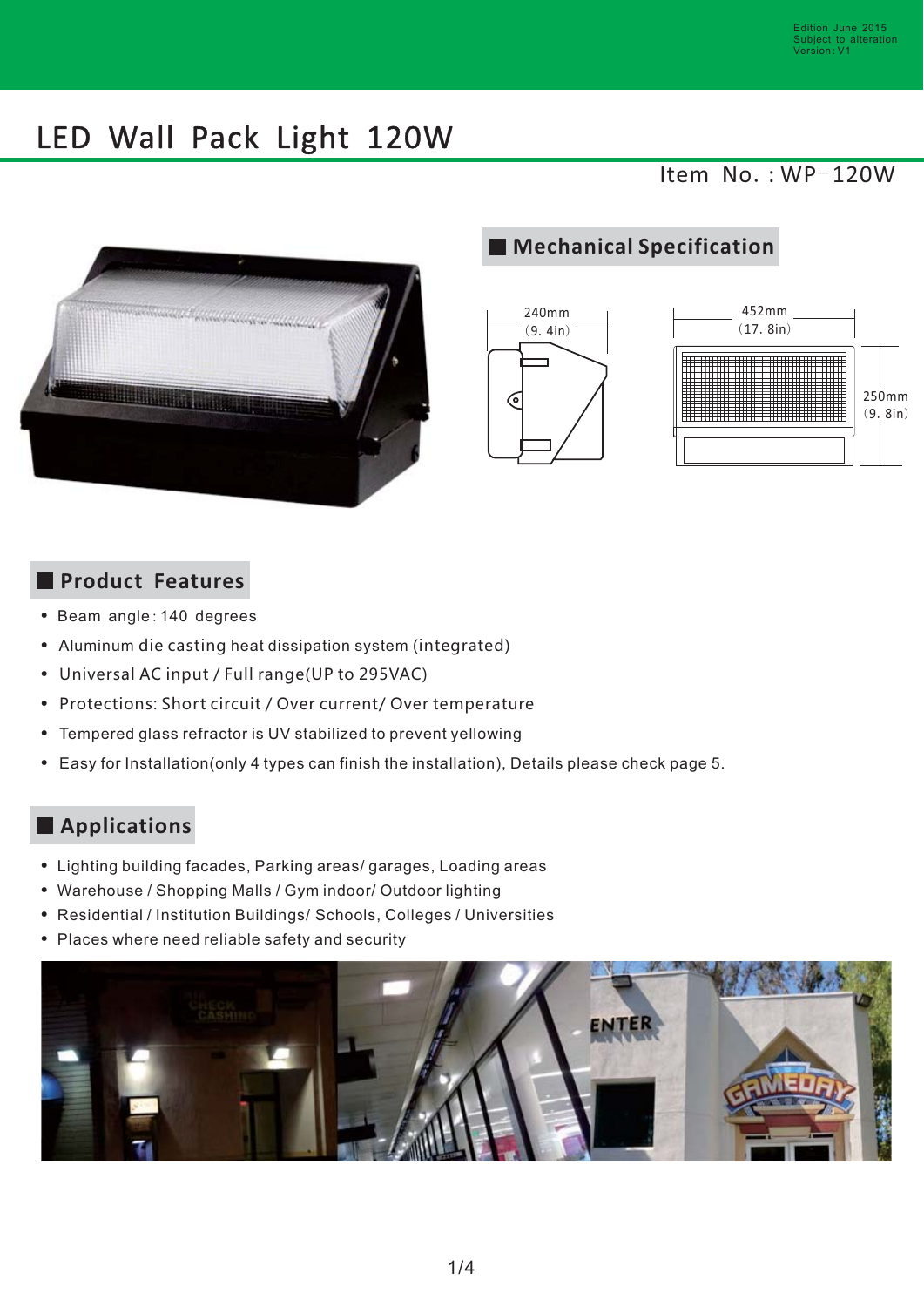## Item  $No. : WP-120W$

#### **Technical Specifications**

| <b>Rated Power</b>         | 120W                                          |
|----------------------------|-----------------------------------------------|
| Input Voltage              | 100-295 VAC / 50-60Hz                         |
| Input Current              | 1.1A / 115VAC; 0.55A / 230VAC; 0.45A / 277VAC |
| Power Factor               | PF>0.98/115VAC; PF>0.93/230VAC; PF>0.9/277VAC |
| Power Efficiency           | >93%                                          |
| Beam Angle                 | 120°                                          |
| Light Source/Count         | Osram LED                                     |
| Lamp Base                  | 2 Pin Wires                                   |
| LED Luminous Efficiency    | $>110$ lm/w                                   |
| Luminous Flux              | 13,200 lm ±10%                                |
| Color Temperature Standard | Warm White: 2,700 $\sim$ 3,500 K              |
|                            | Natural White: $4,000 \sim 4,500$ K           |
|                            | Cool White: $5,500 \sim 6,700$ K              |
| Color Rendering Index(CRI) | $Ra$ $>$ 80                                   |
| <b>LED Emitter Life</b>    | 50,000hours                                   |
| Replacement                | 400W-450W Metal Halide/HPS                    |
| Working Environment        | Indoor and outdoor lighting                   |
| Operating Temperature      | $-40 - 45^{\circ}$ C                          |
|                            |                                               |
| The Dimensions             | 452*250*240mm                                 |
| N.W                        | kg                                            |
| Packing                    | 1pc/Carton                                    |

## **Luminous Intensity Distribution Diagram**

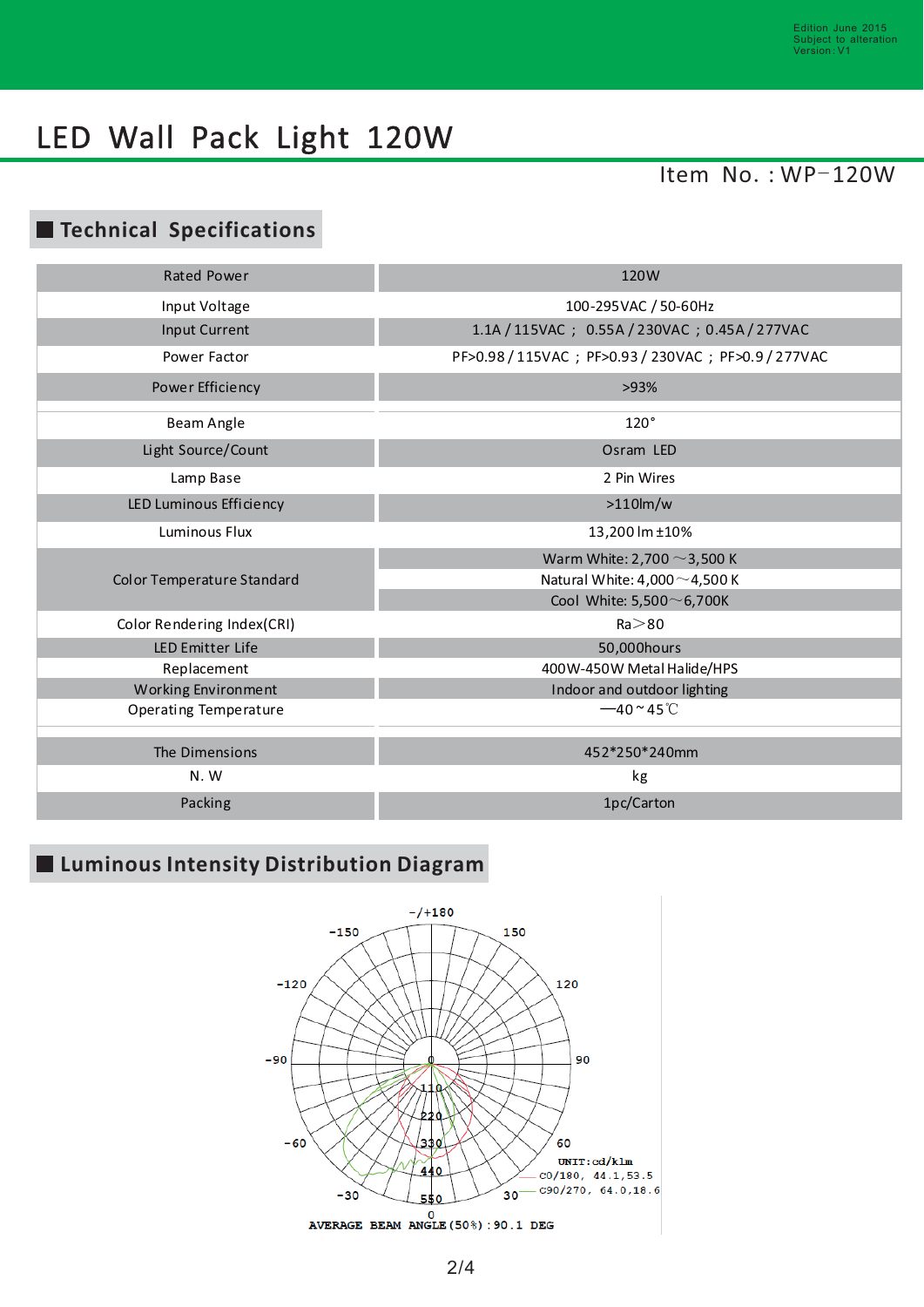#### Item  $No.:WP-120W$

## **CCT & Light lighting effect diagram**

#### **CCT:3000K(WW)**





#### Color Parameters:

Chromaticity Coordinate:x-0.4443 y-0.4102/u'-0.2527 v'-0.5249 Tc-2929K Dominant WL:Ld-582.6nm Purity-56.5% Centroid WL:593.0nm Ratio:R-23.7% G-74.8% B-1.5% Peak WL:Lp-595.0nm HWL:135.7nm

#### **CCT:4000K(NW)**





#### Color Parameters:

Chromaticity Coordinate:x=0.3805 y=0.3826/u'=0.2229 v'=0.5041 Tc=4038K Dominant WL:Ld=577.5nm Purity=29.0% Centroid WL:572.0nm Ratio:R-18.5% G-78.8% B-2.8% Peak WL:Lp-455.0nm HWL:22.3nm

#### **CCT:5800K(CW)**





#### Color Parameters:

Chromaticity Coordinate:x=0.3217 y=0.3424/u'=0.1990 v'=0.4766 Tc-5986K Dominant WL:Ld-502.1nm Purity-3.5% Centroid WL:547.0nm Ratio:R-14.3% G-81.2% B-4.5% Peak WL:Lp-455.0nm HWL:26.2nm

#### **Light Characteristics Light lighting effect diagram**